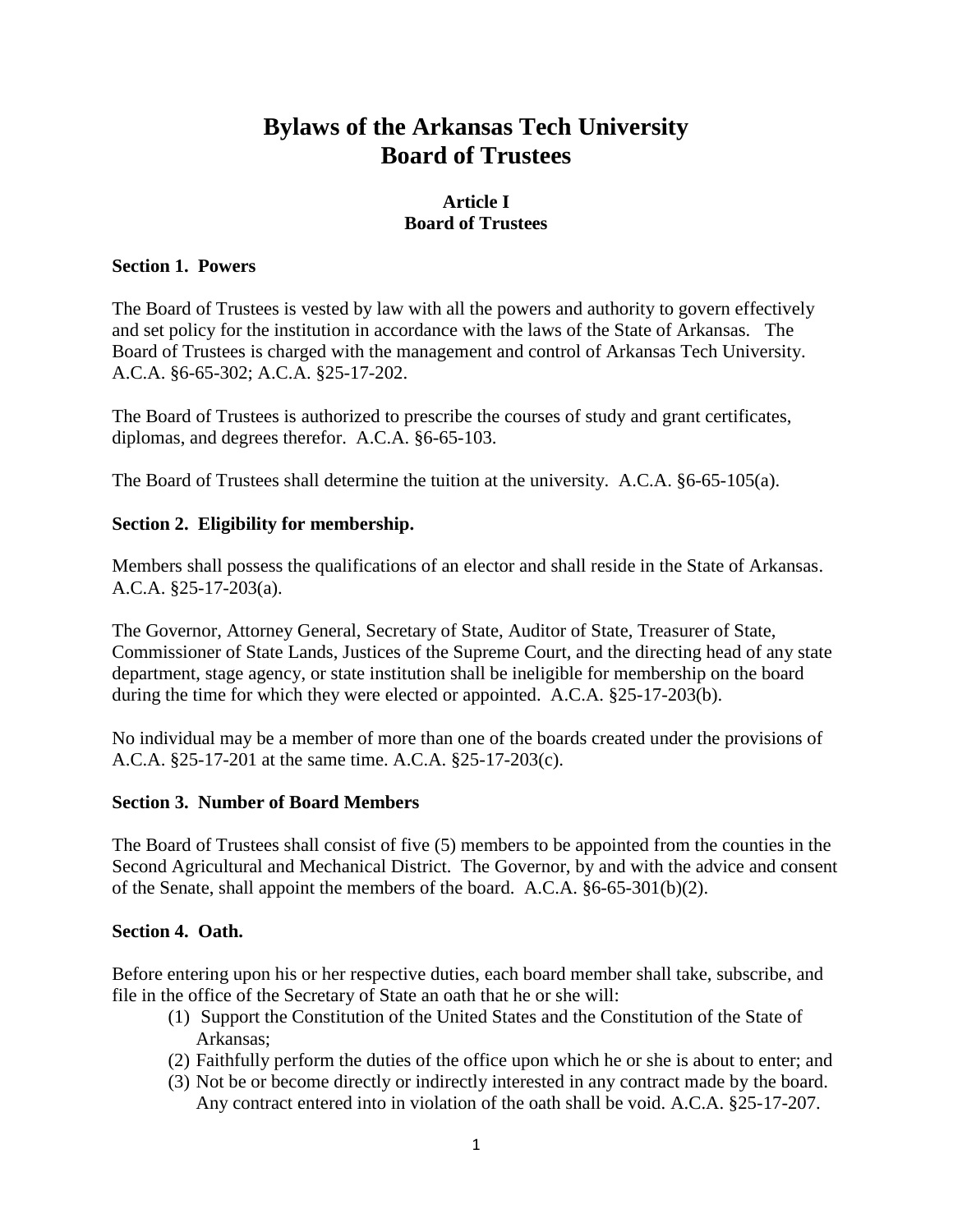### **Section 5. Term**

The term of office for each member shall commence on January 15 and shall end on January 14 of the fifth year following the year in which the regular term commenced. The terms shall be arranged so that the term of one (1) member of each board shall expire each years. A.C.A. §6-65- 301(d); A.C.A. §25-17-204(b).

## **Section 6. Officers**.

The Board of Trustees shall elect one of its members chair, one vice-chair, and one secretary. The chair of the board shall preside at all meetings of the board, and in the chair's absence, the vice-chair shall preside. In the absence of the vice-chair, the chair may appoint or designate a member of the board to preside. The chair, or the presiding member in the absence of the chair, shall conduct all business according to parliamentary rules. The chair shall have the right to vote upon all questions, motions, or recommendations submitted to the board. The chair shall be the designated spokesperson for the board. Other trustees will direct inquiries and requests for comment to the chair, who may respond on behalf of the board. The chair shall sign all resolutions duly adopted by the board. The secretary of the board shall sign minutes of the meetings of the board, resolutions of the board, proclamations of the board, and board-approved legal and financial documents which require the signature of the Board of Trustees. A.C.A. §6- 65-103(a).

#### **Section 7. Resignation**

Any vacancies arising in the membership of the board for any reason other than the expiration of the regular terms for which the members where appointed shall be filled by the appointment of the Governor, subject to the approval by a majority of the remaining members of the board and shall be thereafter effective until the expiration of the regular terms. A.C.A. §6-65-301 (e).

#### **Section 8. Removal**

The Governor shall have the power to remove any member of the board before the expiration of his or her term for cause only, after notice and hearing.

The removal shall become effective only when approved in writing by a majority of the total number of the board, but the member removed or his or her successor shall have no right to vote on the question of removal.

The removal action shall be filed with the Secretary of State together with a complete record of the proceedings at the hearing.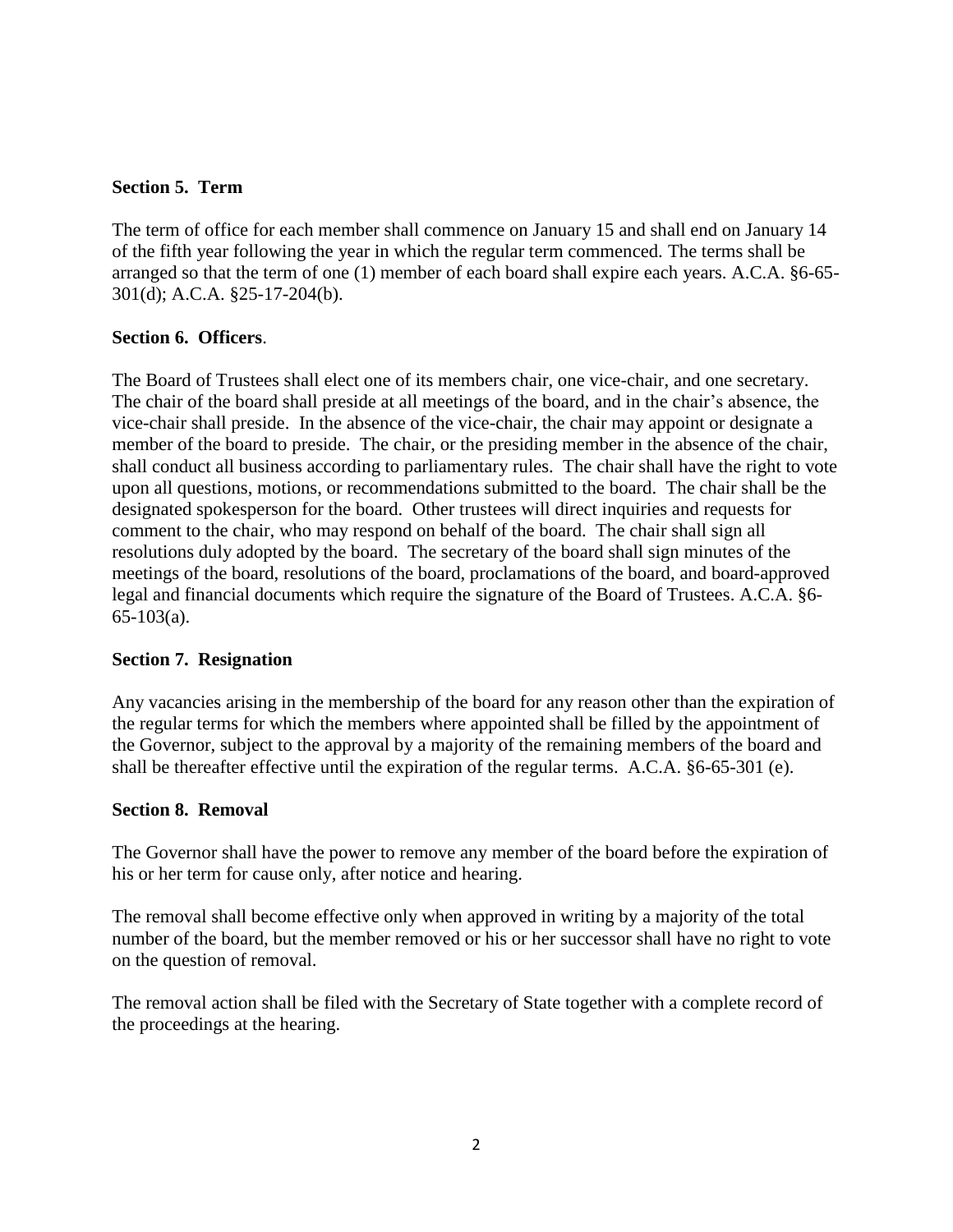An appeal may be taken to the Pulaski County Circuit Court by the Governor or the member ordered removed, and the appeal shall be tried de novo on the record of the hearing before the Governor.

An appeal may be taken from the circuit court to the Supreme Court, which shall likewise be tried de novo. A.C.A. §6-65-301 (h).

# **Section 9. Absence of member from meetings as grounds for removal**.

Attendance Required. In order to ensure broad representation and a quorum, all board members have a responsibility to attend all regular or special meetings of the board. A.C.A. §25-17- $211(a)$ .

Excessive Absences. A board member shall be subject to removal from the board in the event the member shall fail to present to the Governor a satisfactory excuse for his or her absence. Unexcused absences from three (3) successive regular meetings, without attending any intermediary called special meetings, shall constitute sufficient cause for removal. A.C.A. §25-  $17-211(b)$ .

Notice and Removal Procedures. Removal of board members shall be in accordance with A.C.A. §25-17-211(c), which provides the following:

(1) Within thirty (30) days after each regular board meeting, the secretary of each board shall notify the Governor in writing of any member who has been absent from three (3) successive regular meetings without attending any intermediary called special meetings. The secretary's notice to the Governor shall include a copy of all meeting notices and attendance records for the past year;

(2) Any board secretaries failing to submit the notices and documentation required by this section shall be considered cause for removal by the Governor in accordance with the procedures set forth at § 25-17-210;

(3) Within sixty (60) days after receiving the notice and supporting documentation from the board secretary, the Governor shall notify the board member in writing of his or her intent to remove the member for cause. This notice shall suffice for the notice required in  $\S 25-17-210(a)$ ;

(4) Within twenty (20) days of the date of the Governor's notice, the member may request an excused absence as provided by this section or may file notice with the Governor's office that the member disputes the attendance records and the reasons thereby;

(5) The Governor shall grant an excuse for illness of the member when the illness is verified by a written sworn statement by the attending physician or other proper excuse as determined by the Governor; and

(6) After twenty (20) days of the date of the Governor's notice, if no rebuttal is received or other adequate documentation submitted, the member may be removed in accordance with the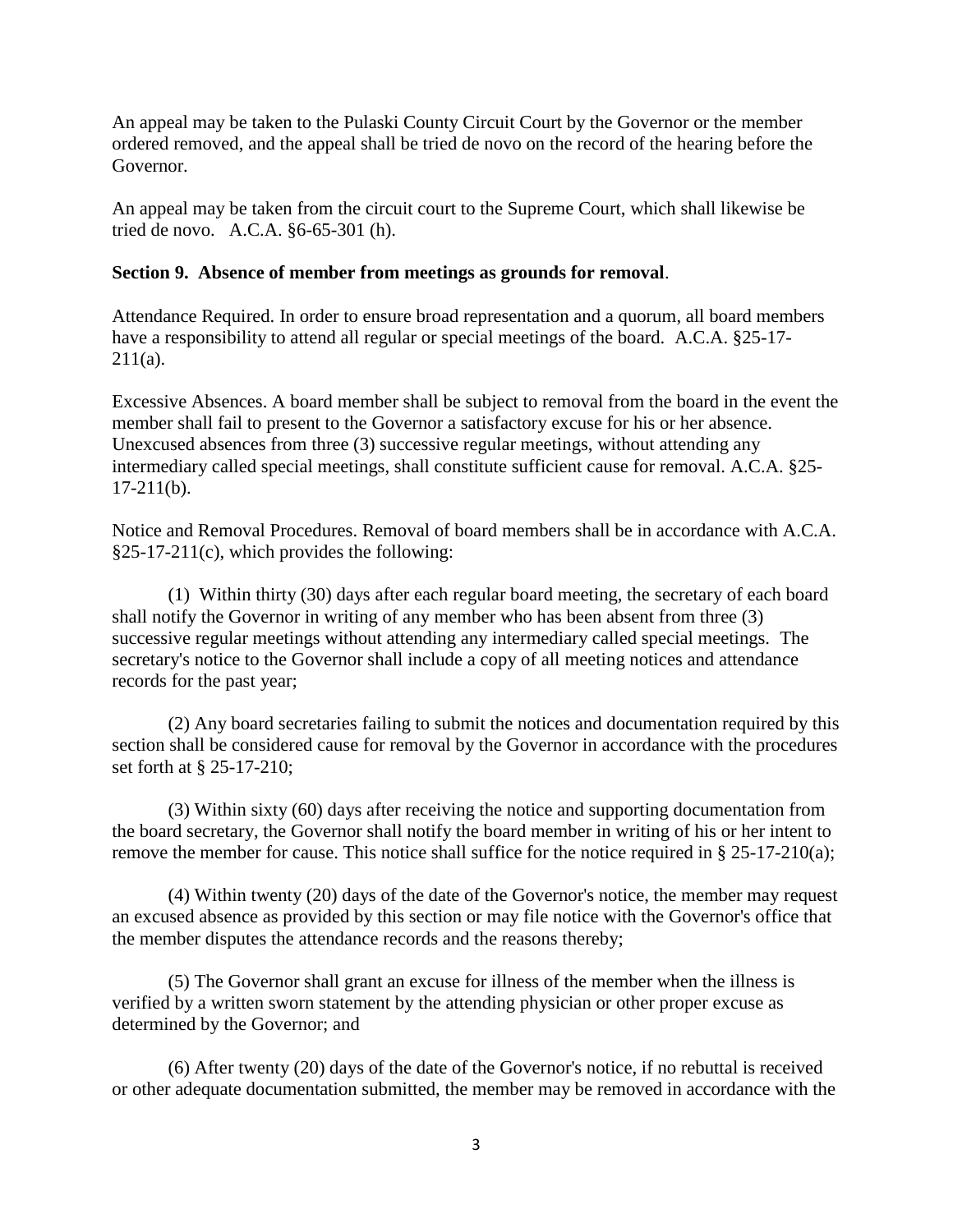provisions set forth at § 25-17-210.

Reimbursements Withheld. Any board member referred to the Governor because of excessive absences under the provisions of this section shall not be entitled to any per diem or expense reimbursement for travel or attendance of any subsequent meeting until the board receives notification from the Governor that the member has been excused for the absences. A.C.A. §25-  $17-211(d)$ .

# **Article II Board Meetings**

#### **Section 1. Regular Meetings**

The Board of Trustees shall meet upon call of the chair of the board. The meetings shall be held at the university. A.C.A. §6-65-103(b)(1), (2).

Unless otherwise provided by law, the board shall meet in regular session at least once each semiannual period and shall meet in special session as often as its business may require. A.C.A. §25-17-208(a).

The time and place of each regular meeting shall be furnished to anyone who requests the information. A.C.A. §25-19-106(b)(1).

### **Section 2. Quorum.**

A majority of the board members shall constitute a quorum to do business. A.C.A. §6-65-  $103(b)(3)$ .

#### **Section 3. Manner of Acting.**

A majority of those members present at any meeting at which a quorum is achieved shall constitute an action of the board. Voting by proxy is not permitted.

#### **Section 4. Open public meetings.**

Except as otherwise specifically provided by law, all meetings, formal or informal, special or regular, of the Board of Trustees shall be public meetings. A.C.A. §25-19-106(a); A.C.A. §25- 17-208(b)(1). All officially scheduled, special, and called open public meetings shall be recorded in a manner that allows for the capture of sound including, without limitation, (a) A sound-only recording; (b) A video recording with sound and picture; or (c) A digital or analog broadcast capable of being recorded. The recording shall be maintained by the University for a minimum of one year from the date of the open public meeting. The recording shall be maintained in a format that may be reproduced upon a request under the FOIA. The recording requirement shall not apply to executive session. A.C.A. §25-19-106(d).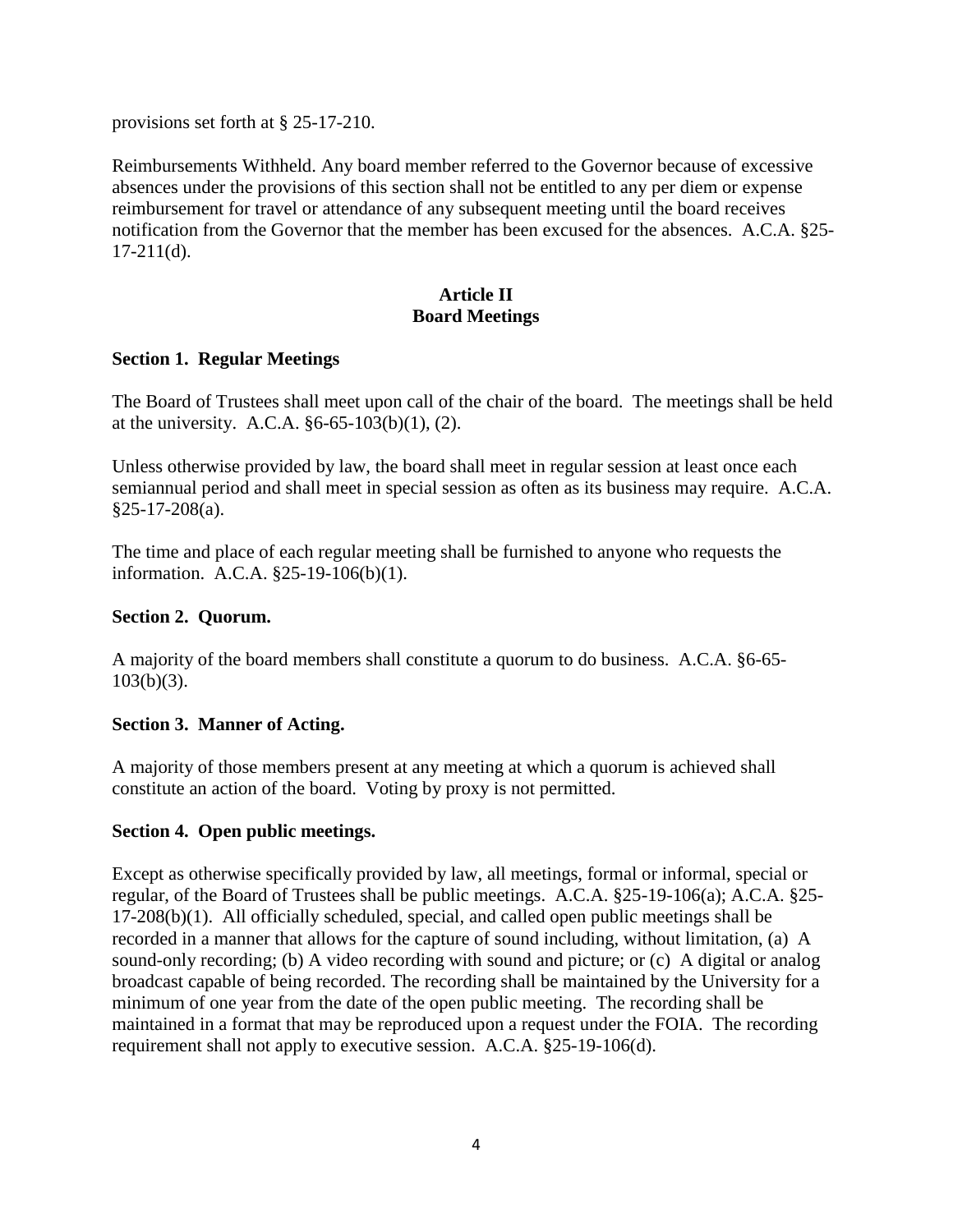## **Section 5. Emergency or special meetings.**

In the event of emergency or special meetings, the secretary to the board and/or the president's office shall notify the representatives of the newspapers, radio stations, and television stations, if any, located in the county in which the meeting is to be held and any news media located elsewhere that cover regular meetings of the governing body and that have requested to be so notified of emergency or special meetings of the time, place and date of the meeting.

Notification shall be made at least two (2) hours before the meeting takes place in order that the public shall have representatives at the meeting. A.C.A. §25-19-106(b)(2).

## **Section 6. Executive Session.**

Executive sessions will be permitted only for the purpose of considering employment, appointment, promotion, demotion, disciplining, or resignation of any public officer or employee. The specific purpose of the executive session shall be announced in public before going into executive session.

Only the president of the university, the immediate supervisor of the employee involved, and the employee may be present at the executive session when so requested by the Board of Trustees.

Any person being interviewed for the position of president of the university may be present at the executive session when so requested by the Board of Trustees.

Executive sessions must never be called for the purpose of defeating the reason or the spirit of the Freedom of Information Act.

No resolution, rule, contract, regulation, or motion considered or arrived at in executive session will be legal unless, following the executive session, the Board of Trustees reconvenes in public session and presents and votes on the resolution, rule, contract regulation or motion. A.C.A.  $§25-19-106(c)(1) - (4).$ 

#### **Section 7. Remote Participation.**

Any board member may participate in a meeting of the board by means of a conference telephone or similar communication mechanism that allows all persons participating in the meeting to hear each other simultaneously as well as allows members of the public in attendance to hear the board members. Participation by such mechanism shall be equivalent to presence in person at the meeting.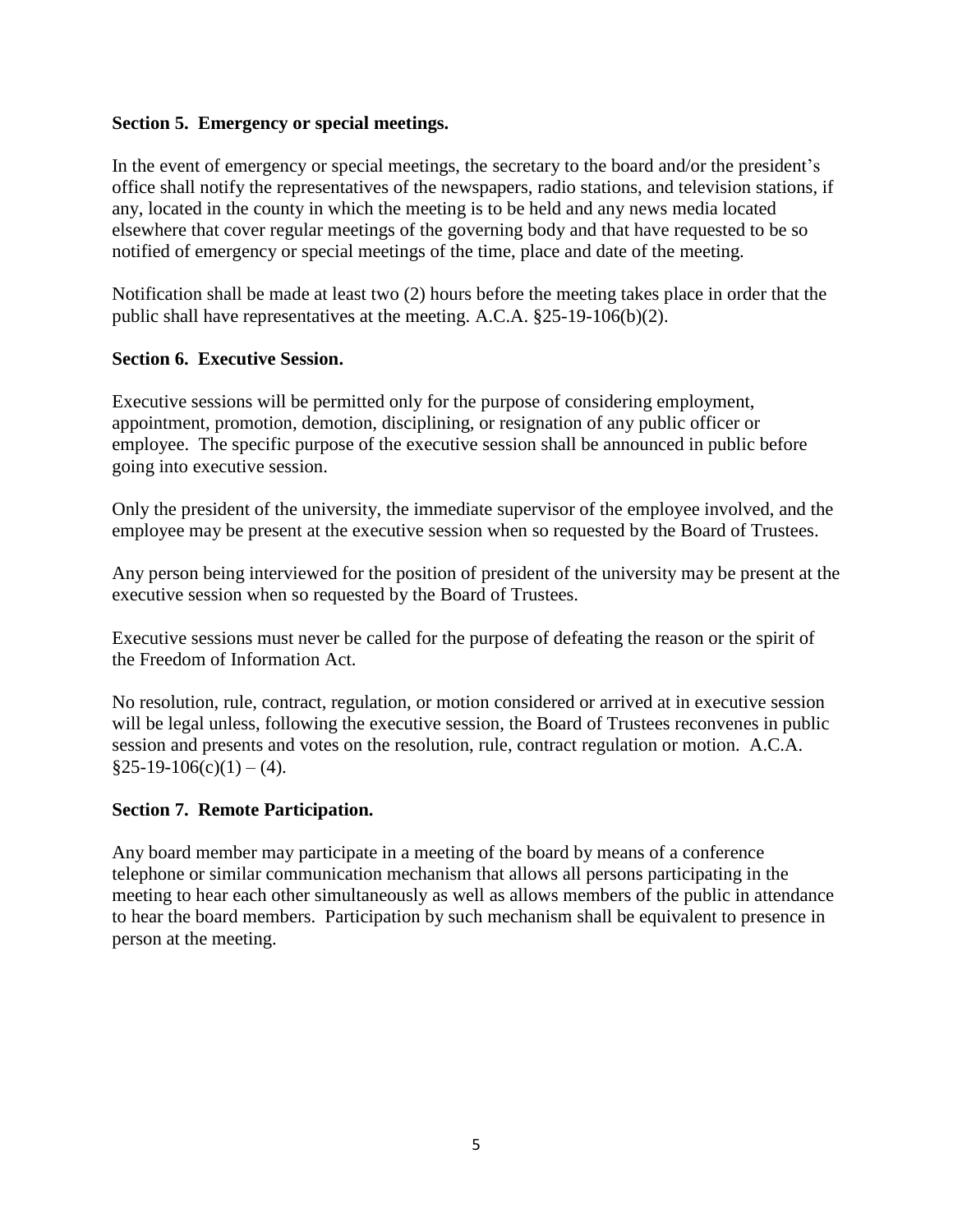## **Article III Personnel**

#### **Section 1. President**

The president is the chief executive officer of the university. The president shall be appointed by the board and employed subject to the terms of an employment agreement. The president shall be responsible for the supervision and management of the institution and for interpreting and implementing the policies of the institution and of the board. Subject to approval from the board, the President may establish or designate other positions as officers of the institution.

### **Article IV Indemnification**

The University shall provide its current and former trustees and officers with legal defense in connection with any threatened or pending lawsuit or claim based on action alleged to have been taken within the course and scope of employment or official capacity. University legal counsel shall defend all such proceedings unless and until it is determined that the trustee or officer acted outside the course and scope of employment or official capacity. The University shall pay all judgments, damages, settlements, and costs reasonably incurred in such proceedings. Trustees and officers may hire personal counsel in their individual capacity, at their own expense.

# **Article V Conflicts of Interest**

#### **Section 1. Conflict of Interest**

Board members must act in accordance with A.C.A. §21-8-301 et seq. as well as the applicable Arkansas Ethics Commission Rules on Conflicts.

#### **Section 2. Contracts**

Board members shall not be or become directly or indirectly interested in any contract made by the board. A.C.A. §25-17-207(a)(3).

#### **Section 3. Voting**

Board members shall disclose to the board any actual, apparent, or possible conflict of interest at the earliest practical time. A board member who has made such a disclosure shall abstain from voting on such matters. The board meeting minutes shall reflect that a disclosure was made and note the board member's abstention from voting. A board member who is recused may be counted for purposes of determining the presence of a quorum at the meeting but shall not be counted for purposes of determining the presence of a quorum for requisite board action.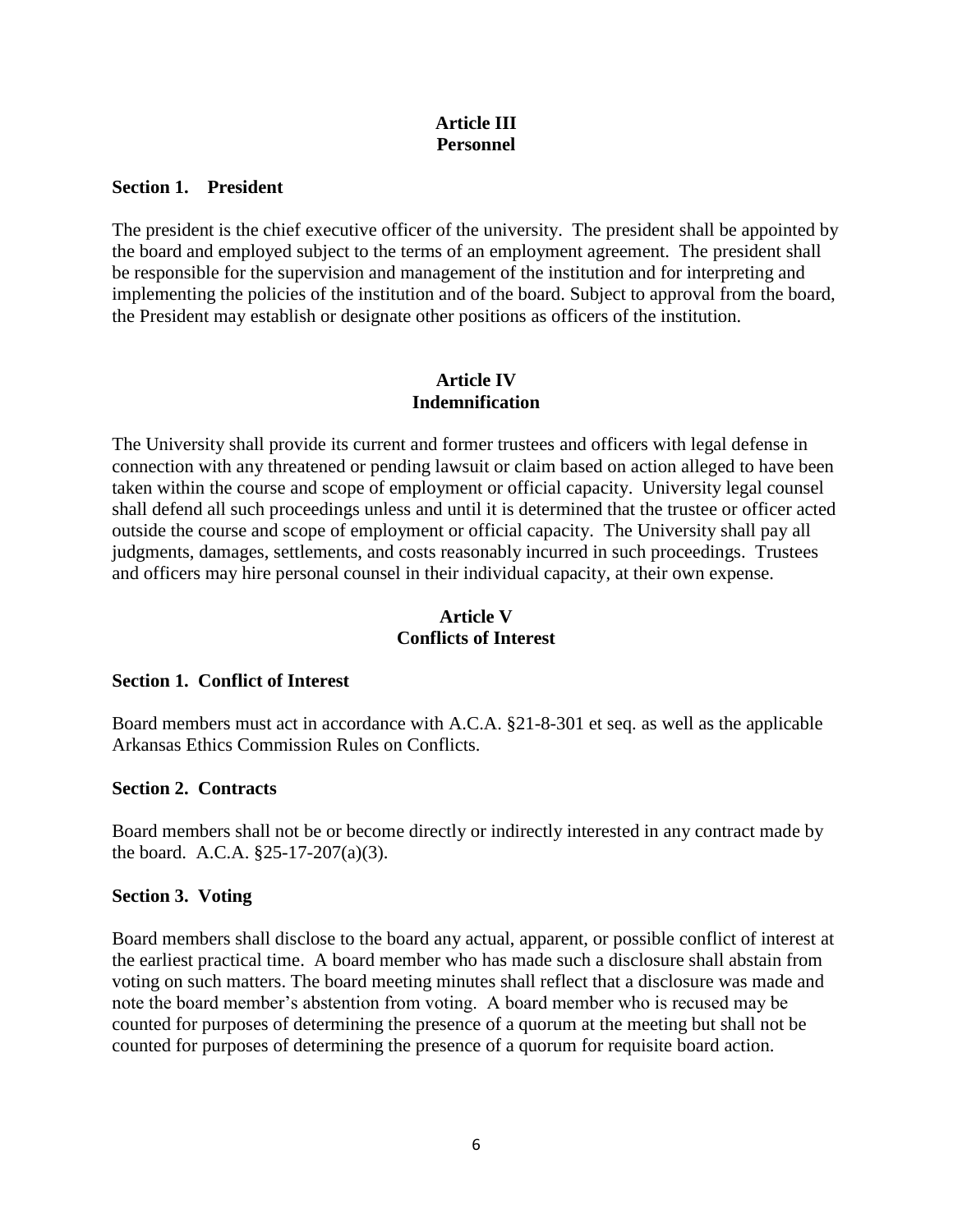#### **Section 4. Annual Disclosure**

Each member of the Board of Trustees shall complete, sign, and file a Statement of Financial Interest Form on an annual basis. A.C.A. §21-8-701, et. seq.

#### **Section 5. Compensation**

Board members serve as volunteers and are not compensated for their services. They may be reimbursed for transportation and other direct expenses while engaged in the discharge of their official board duties. A.C.A. 25-16-902.

#### **Section 6. Prohibited Activities**

- A. A trustee shall not use his or her position to secure special privileges or exemptions not available to others for his or herself, or the trustee's spouse, child, parents, persons standing in the first degree of relationship to the trustee or for those with whom the trustee has a substantial financial relationship that are not available to others except as may be otherwise provided by law. A.C.A. §21-8-304(a).
- B. A trustee shall not engage in any public or professional activity while serving as a trustee which the trustee might reasonably expect would require or induce the trustee to disclose any information acquired by the trustee by reason of the trustee's official position which is declared by law or regulation to be confidential. A trustee shall not disclose any such information gained by reason of his or her position, nor shall the trustee otherwise use information for his or her personal gain or benefit. The obligations contained herein shall continue for a period of one year upon the expiration of a board members appointment. A.C.A. §21-8-304(b), (c).

#### **Article VI Amendments to Bylaws**

Unless otherwise prohibited by law, these bylaws may be amended at any meeting of the board by a majority of voting members then in office.

#### **Article VII Miscellaneous Provisions**

#### **Section 1. Fiscal Year**

The fiscal year of the institution begins on July  $1<sup>st</sup>$  of each year and ends on June  $30<sup>th</sup>$  of the succeeding year.